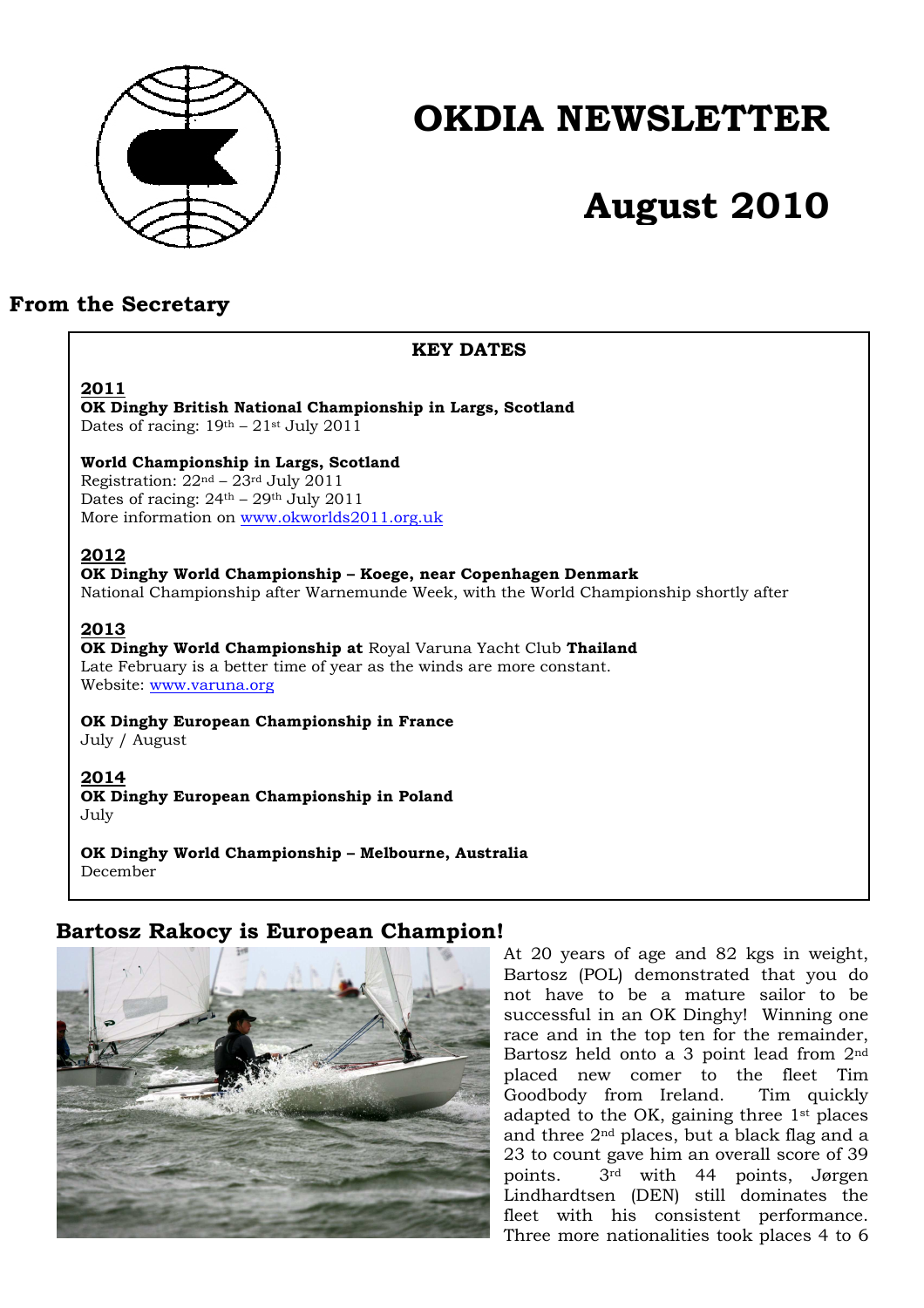with Greg Wilcox (NZL) 4<sup>th</sup>, Terry Curtis (GBR) 5<sup>th</sup> and Oliver Gronholz (GER) 6<sup>th</sup>. Sixty one competitors from eleven countries were represented, with the greatest support from Germany with 21 sailors. As you will have read in the daily reports, the conditions were shifty, testing the skills of all. But rain, sun and sufficient wind made the regatta a week to remember. Race winners were:

- Race 1 Antoni Pawlowski (POL)
- Race 2 Tim Goodbody (IRL)
- Race 3 Thomas Glas (GER)
- Race 4 Tim Goodbody (IRL)
- Race 5 Bartosz Rakocy (POL)
- Race 6 Greg Wilcox (NZL)
- Race 7 Tim Goodbody (IRL)
- Race 8 Tim Goodbody (IRL)
- Race 9 Jørgen Lindhardtsen (DEN)
- Race 10 Oliver Gronholz (GER)

Socially, the regatta was a huge success. The opening ceremony was conducted at the Brackenbeer Bar, with free beer and snacks for all on Sunday. This was such a successful evening that we repeated the free beer on Wednesday as well as dinner (included in the cost of the entry) on Thursday. We are most grateful to the Netherlands OK Dinghy Association for paying for the beer on Thursday evening! The prizegiving was held outside of the regatta centre on Friday, with complimentary refreshments provided by the adjacent bar.

## **Special General Meeting**

We held the SGM on Tuesday evening, with seven countries in attendance. The accounts for 2009 were received and approved. We discussed subscription fees and decided to add another subscription category to assist the smaller nations. The subscriptions are summarised below:

| Membership                     | Subscription                                                          |
|--------------------------------|-----------------------------------------------------------------------|
| Up to and including 20 members | £20.00                                                                |
| Up to and including 30 members | £30.00                                                                |
| 31 members and more            | $\text{\pounds}30.00 + \text{\pounds}2.00$ for each additional member |

We will be raising the cost of the ISAF build fee plaques to  $\pounds 40.00$  from January 1<sup>st</sup> 2011. To date I have sold 31 plaques, so I am sure we will beat the 51 I sold last year as we approach the winter build season. With so many new boats being built, it is increasing the number of second hand boats that are available for purchase. I am hoping we will see more new members joining the associations as they find boats to buy.

## **Future championships**

We had a vigorous discussion about the venues for the forthcoming events. As you will have seen at the start of the newsletter, we are off to Largs in Scotland next year. They have just held the Laser Youth World Championships, at which hundreds of Lasers were able to launch from two slipways. Camping will be free and there is a clubhouse with changing rooms, a bar and restaurant within the complex. You may wish to bring a bicycle, particularly if you intend to stay at the Inverclyde, the national sports centre for Scotland as it is situated in Largs, a short distance from the regatta centre. They offer rooms at a very reasonable rate, which includes breakfast. You are recommended to book in January www.nationalcentreinverclyde.org.uk .

The arrangements for 2012 Worlds in Denmark are progressing well, with a date end of July. I will forward information as more becomes available.

There are a large number of OKs in Asia, with the King of Thailand a keen participant in the past. Check this out http://www.youtube.com/watch?v=LMHH57-eR0Q . Following discussions with one of the IJs in Wellington, we have found a club in Thailand, not far from Bangkok, which will hold the Worlds. With this much notice, we should all have time to save up for the event! We have been advised to hold the regatta in February to ensure good winds.

As the Worlds are in Melbourne in 2014, again out of Europe, the members attending the SGM were adamant that a European Championship should be held in each of these years. As you can see, France has agreed to hold the event in 2013 and Poland in 2014. I understand there was disappointment that there were no Tshirts for the Medemblik Europeans, I will make sure we have ones in the future.